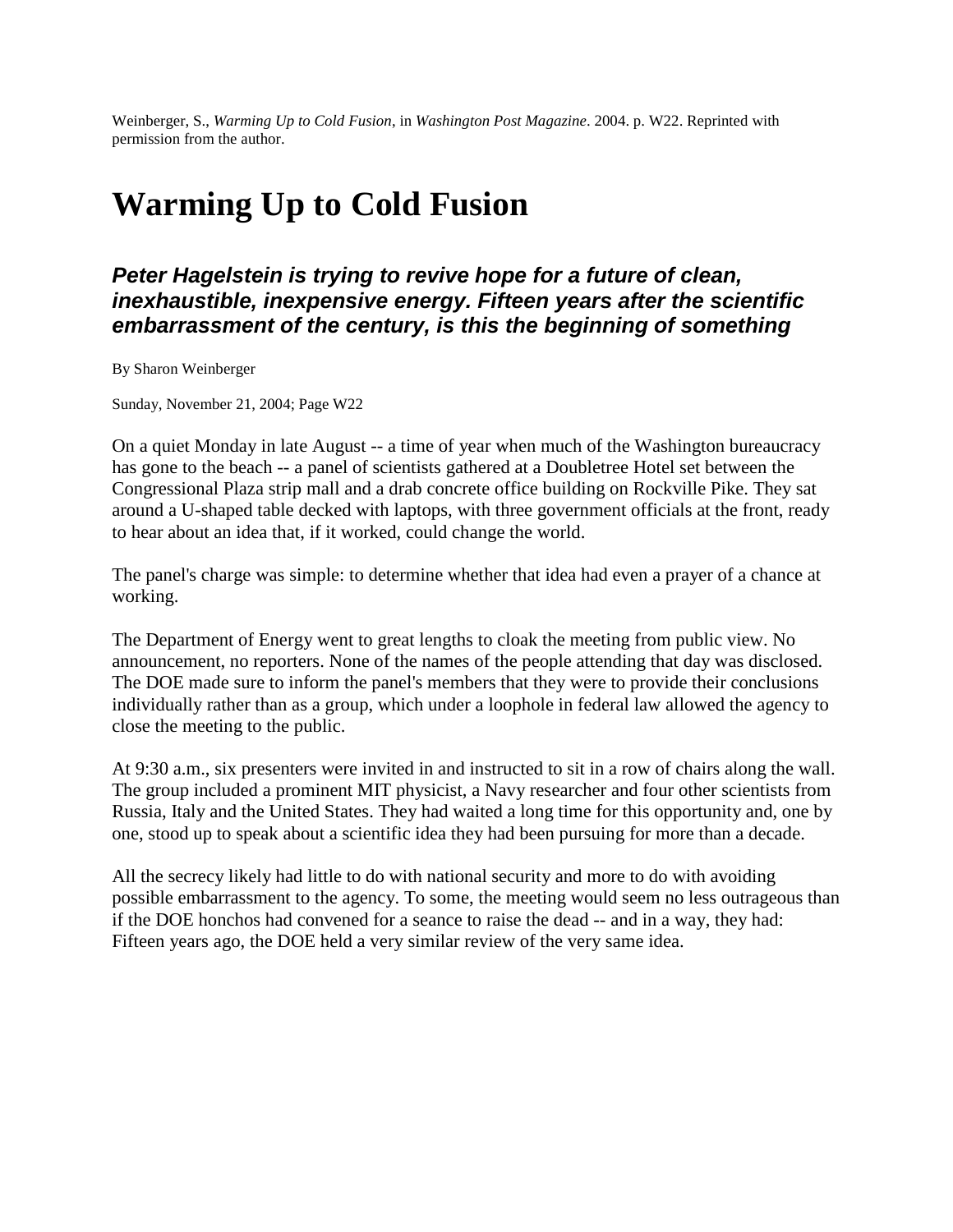

**MIT researcher Peter Hagelstein works on new models to describe cold fusion reactions. (Photograph by Sarah Ross Wauters)**

It was front-page news back in 1989. The subject was cold fusion, the claim that nuclear energy could be released at room temperature, using little more than a high school chemistry set. In one of the most infamous episodes of modern science, two chemists at the University of Utah announced at a news conference that they had harnessed the power of the sun in a test tube. It was, if true, the holy grail of energy: pollution-free, cheap and virtually unlimited.

If it worked, cold fusion could supply the country's energy needs, with no more smog, no more nuclear waste, no more depending on other countries for oil. For a brief moment, an energy revolution seemed on the horizon.

But when many laboratories tried and failed to reproduce the Utah results, scientists began to line up against cold fusion. Less than a year after the announcement, a DOE review found that none of the experiments had demonstrated convincing evidence of cold fusion. Almost as quickly as they had become famous, the scientists involved became the butt of comedians' jokes; they were even lampooned in a Canadian production called "Cold Fusion: The Musical." A Time magazine millennium poll ranked cold fusion among the "worst ideas" of the century.

But now, at the Doubletree in Rockville, it seemed all that could change. For the scientists who had risked ostracism to persist in studying cold fusion, the very fact that the Energy Department was reviewing their work this summer seemed like a breakthrough. True, according to two of the presenters who were there, the meeting began with harsh questions. But at 5 p.m., the presenters were ordered to leave the room, and when they returned, the mood had visibly lifted. At the end, the scientists presenting the idea and those reviewing it all shook hands. The reviewers stayed on to discuss the material. The cold fusionists went to a barbecue, feeling celebratory. No one had told them if the presentation had convinced anyone that cold fusion was real. But it was nice, they said, after so many years, just to be treated with respect.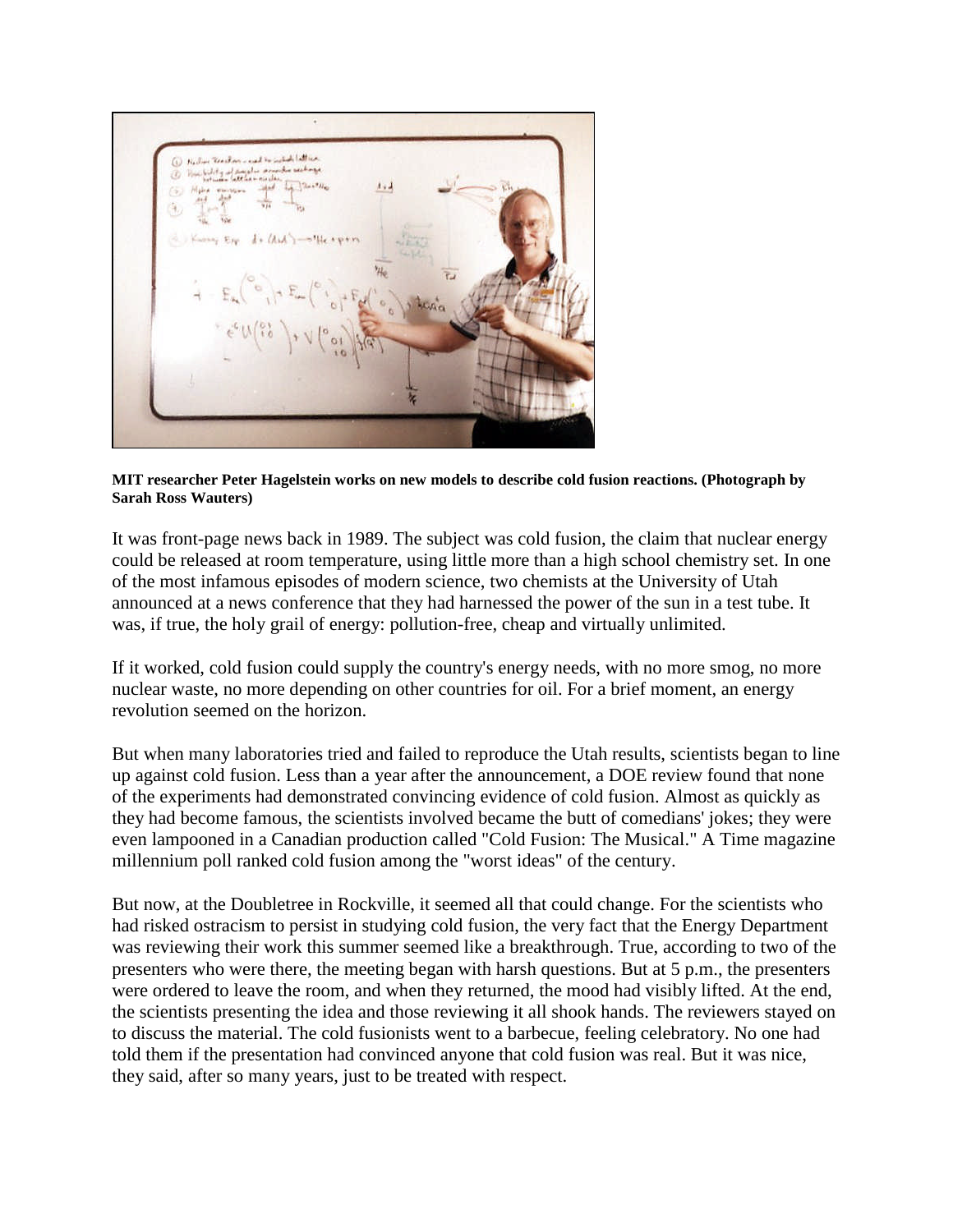## "WHERE'S PETER?"

It was noon and the sun was shining in California's Bay Area. It was the week before the DOE meeting in Rockville, and at SRI International, a nonprofit research center in Menlo Park, chemist Michael McKubre was gearing up for what he hoped would be cold fusion's big break. He believed that after 15 years, the new DOE review could give him and others a chance to build an energy source that had the potential to revolutionize society.

But first he needed to find Peter Hagelstein for a meeting with a reporter. McKubre's secretary poked her head in the office and said she'd ask Jessica, the summer intern. A minute later the secretary was back. No Peter.

"Can you call Peter?" he asked. "Tell him to comb his hair and stuff," he added, shaking his head. McKubre checked the time and settled back in his chair. Peter Hagelstein, his longtime friend and colleague in cold fusion, who was spending the summer with McKubre at SRI, works at night and rarely makes it to the lab before noon. "He works himself into a state where he's physically ill," McKubre said.

McKubre, on the other hand, was a vision of health. A native New Zealander, McKubre has worked on fuel cells and energy sources for 27 years at SRI, and nearly three decades in the lab haven't faded his tan. At 55, he is bronzed and handsome. An engaging speaker, McKubre loves to talk, and most of what he talks about is cold fusion.

March 23, 1989 -- the day Martin Fleischmann and Stanley Pons announced their miraculous discovery -- was a day that McKubre says changed his life. He knew and respected Fleischmann, then one of the world's leading electrochemists, and shortly after the news conference, one of the funders of McKubre's research approached McKubre about performing a small experiment to test cold fusion. When McKubre's initial work showed promise, he says, he began a more ambitious project. Fifteen years later, he's still hooked.

McKubre and Hagelstein met in 1990 at the first international cold fusion conference and quickly hit it off. While hundreds of scientists still plow away at cold fusion worldwide, the two of them have emerged as perhaps the most prominent, particularly in the United States. Hagelstein, an applied physicist at MIT, works on theory, while McKubre is a practiced experimentalist.

McKubre's staff is well below its all-time high of 12 people -- today, it's just he and a part-time assistant -- but the lab is still well equipped. For years the experiments took place behind bulletproof glass, the result of a 1992 accident that killed one of his colleagues. McKubre still has bits of glass embedded in his side from the cold fusion experiment that exploded that day in his lab (the blast had nothing to do with fusion; hydrogen mixed with oxygen, creating the equivalent of rocket fuel).

Normally, nuclear fusion occurs in the sun or in thermonuclear weapons, where intense heat and pressure allow the nuclei of atoms to overcome their natural repulsion and fuse, producing an astounding amount of energy. But fusion takes place at temperatures equivalent to those of the sun -- millions of degrees. So imagine the staggering advance cold fusion would represent, if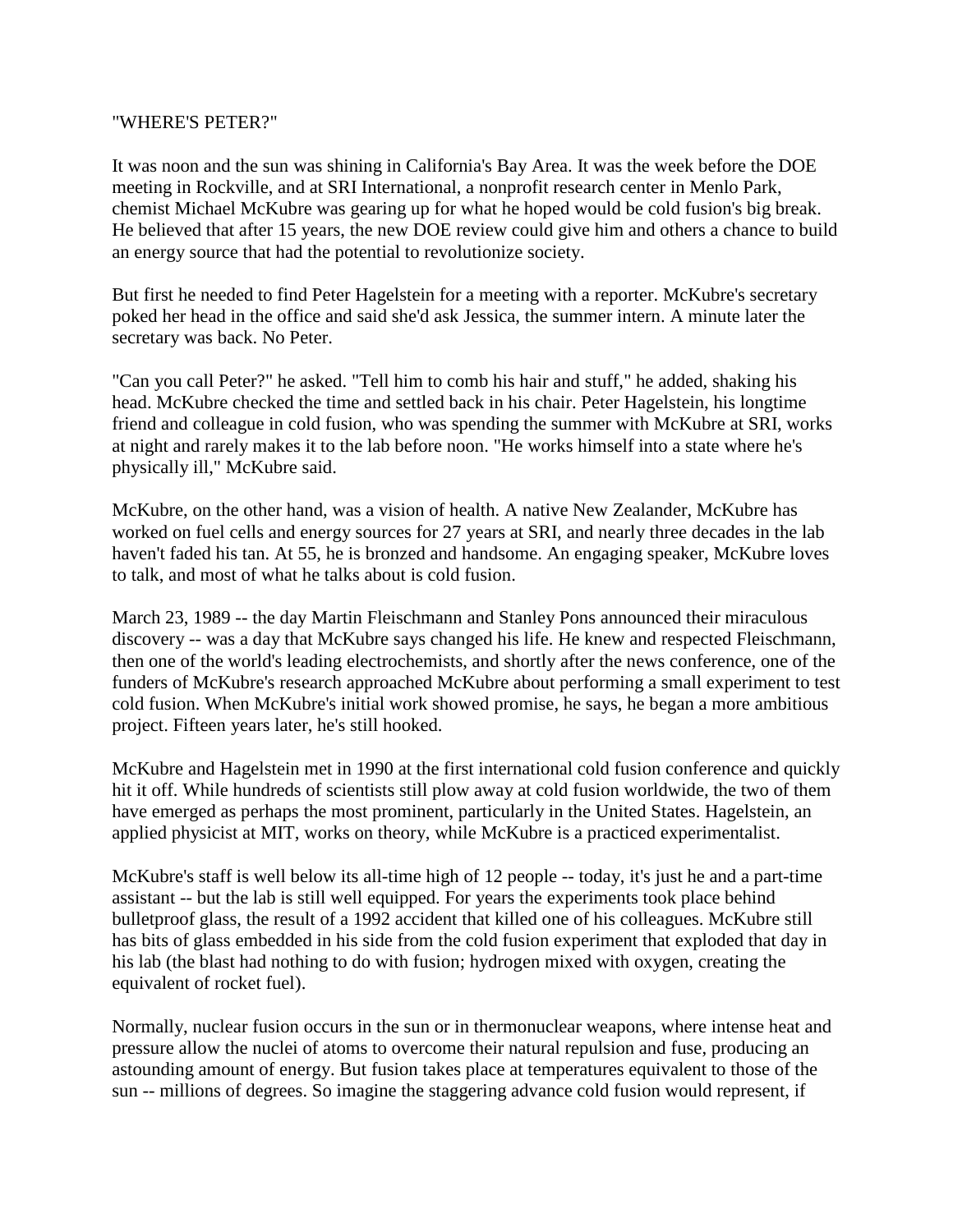real. It would mean that fusion could occur at room temperature, potentially making energy production cheap and easy. But even among cold fusion proponents, there is no accepted theory of how this could happen -- one reason why mainstream science has never taken cold fusion seriously.

The experiments McKubre ran for 15 years consisted of immersing a metal, palladium, in a bath of heavy water (water where heavier deuterium atoms have replaced lighter hydrogen). Running an electric current through the setup causes the metal to soak up the deuterium, and eventually the deuterium nuclei fuse -- at least according to cold fusionists. McKubre claims that when an experiment works, scientists can measure fleeting bursts of excess heat released in the process - at times, up to 30 percent more energy comes out than went in. In some experiments, McKubre has detected byproducts, such as helium and tritium, that often accompany nuclear reactions. He says both phenomena are clear proof that fusion has occurred.

Since 1989, hundreds of scientists working in dozens of labs around the world have claimed similar results. Supporters point to the written literature -- more than 3,000 papers -- as proof of the effect. But the most credible cold fusion advocates concede that the vast majority of those papers are of poor quality; one *supporter* called the collection "mixed toxic waste."

And even the best research is plagued by cold fusion's most nagging problem: a long history of failing to reproduce experimental results. McKubre is one of the more respected people in the field, and in more than 50,000 hours of experiments, he says, he has recorded 50 times when the setup "unmistakably" produced excess heat. That is a far cry from the scientific standard for reproducibility. Erratic results such as those, coupled with the theoretical unlikelihood of the whole idea, long ago drove most mainstream scientists to dismiss cold fusion; they say that any indication of heat or nuclear byproducts is the result of an error in the experiment. Now few of them take the trouble to review the new results or attend the annual cold fusion conferences.

Research money has dried up. The U.S. Patent and Trademark Office has refused to grant a patent on any invention claiming cold fusion. According to Esther Kepplinger, the deputy commissioner of patents, this is for the same reason it wouldn't give one for a perpetual motion machine: It doesn't work.

These problems, Hagelstein and McKubre argue, are all tied to the 1989 DOE review. While the report's language was measured, pointing out the lack of experimental evidence, "it was absolutely the intention of most of the framers of that document to kill cold fusion," McKubre says.

Pons, who gave up his U.S. citizenship, now lives in France and no longer works on cold fusion, and Fleischmann is retired. Scientists still looking at cold fusion work in a kind of underground. Edmund Storms, a former scientist at the renowned Los Alamos National Laboratory, has set up a cold fusion lab next to his home in Santa Fe, N.M. John Dash, a physicist at Portland State University in Oregon, conducts cold fusion research, but among his academic colleagues, he says, "I'm an outcast, a pariah."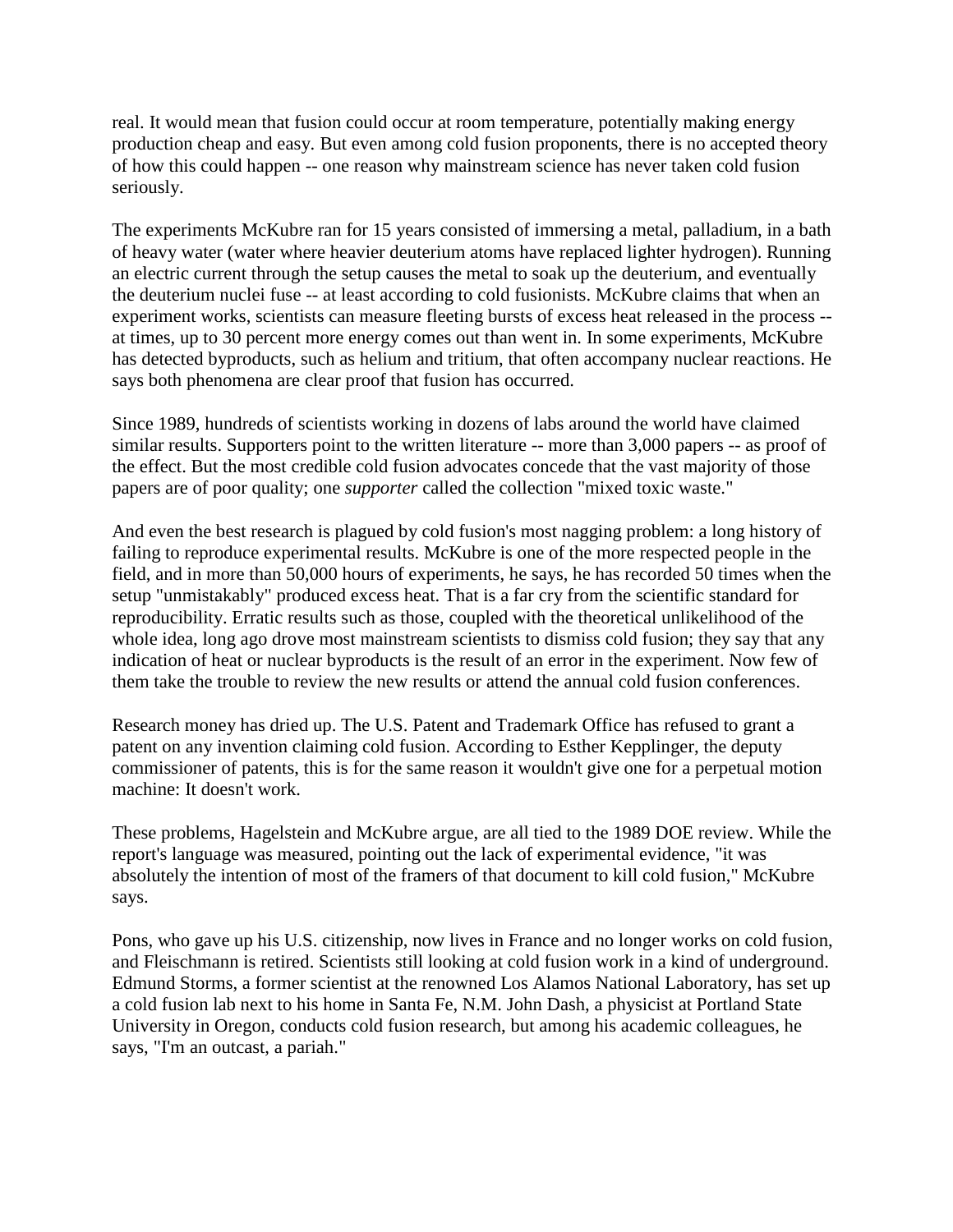According to McKubre, the reason cold fusion experiments can't be reproduced on demand is a materials issue: It's a matter of developing a form of palladium, or another metal, with the right mix of impurities. With help on that issue and more funding, he suggests, a small cold-fusionpowered heater or generator could be ready in as little as two years. If it proved reliable and affordable (a big if: McKubre acknowledges that palladium is too expensive to be used commercially), the applications could expand. He's not afraid to make big claims. "Cold fusion," he writes in an e-mail, "has the potential to replace all sources of energy and power, indefinitely."

Yet some cold fusionists have been making the same claims since 1989. The new DOE review could help answer the question of whether they're really any closer now -- and, once again, if there's any validity at all to the idea of cold fusion.

PETER HAGELSTEIN FINALLY SHOWED UP AT MCKUBRE'S OFFICE A LITTLE BEFORE 1 P.M., hovering wordless at the back of the room. When he does speak, it's so softly that his Southern California accent is barely audible. With a boyish grin and oversized glasses, he looks like the grownup version of a high school valedictorian.

"Brilliant," "genius" and "reclusive" were words used to describe Hagelstein 20 years ago, when he rose to prominence as one of the young scientists behind President Ronald Reagan's plans to build a missile shield in outer space. He made his mark designing the X-ray laser that was to be the centerpiece of Reagan's "Star Wars" anti-ballistic missile system.

A protege of Edward Teller, father of the hydrogen bomb, Hagelstein by 1989, at age 35, had a prestigious position at MIT and had been selected as a member of the Jasons, an elite group of scientific advisers to the Defense Department. He was on his way to great things.

He was flying out to visit the Lawrence Livermore National Laboratory in California when the news of cold fusion hit in 1989, and he met with Teller and Lowell Wood, another prominent Livermore scientist, the next day. Both men encouraged him to work on cold fusion. (Teller died last year, but Wood continues to support cold fusion and attends the conferences.) Hagelstein did what his mentors suggested, and his career has suffered.

"If I had spat on cold fusion back in March 1989, along with everyone else," Hagelstein says, "then I would have funding, I would have had papers published, I would have been successful. Lots of good things would have happened."

But he didn't. Why?

"Because it wouldn't have been the right thing to do," he says.

McKubre and Hagelstein come off as the consummate odd couple of science. McKubre, the optimist; Hagelstein, the pessimist. The charismatic New Zealander, the geeky physicist. McKubre talks about late nights at cold fusion meetings, drinking whiskey with colleagues. Hagelstein doesn't touch anything stronger than lemonade. It's a friendship forged in 15 years of scientific warfare. Hagelstein describes the mainstream scientific community as "mafias" that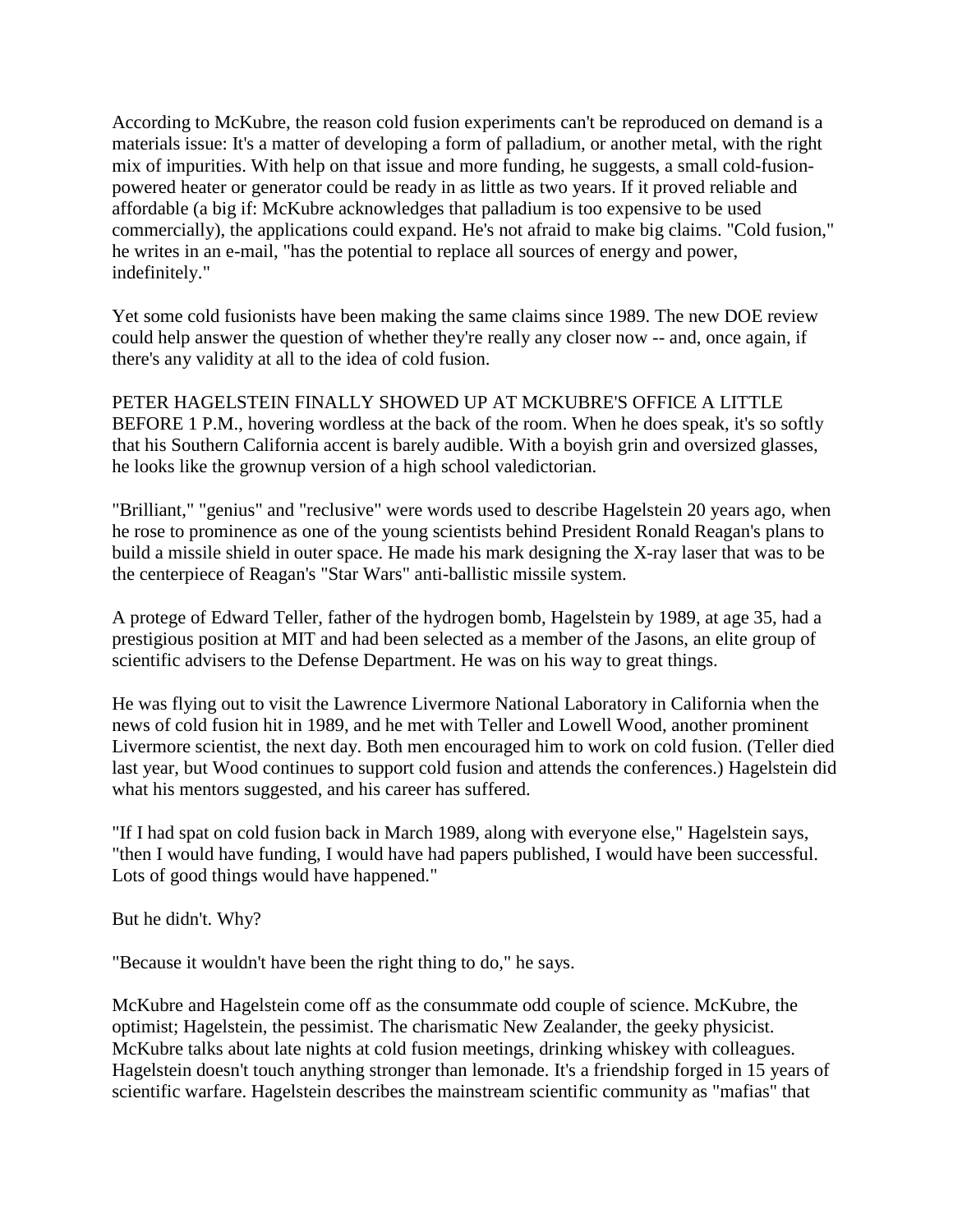promote and publish their friends' work, unwilling to accept new ideas. "From time to time there will be wild claims that will be wrong," he says. "Let's accept that, instead of destroying the careers of the folks who either say such things or work on such things. This is a normal part of the process, too."

As Hagelstein explains it, leading physicists came out swiftly and prematurely against cold fusion. A prominent physicist at Caltech said Pons and Fleischmann were "suffering from delusions." William Happer, a Princeton professor, called them "incompetent boobs."

Just days after the infamous Utah announcement, Hagelstein presented possible theories for cold fusion, and MIT applied for patents on his behalf. Some scientists openly ridiculed his theories. And cold fusion, despite his support, was attacked the next month at a Jasons meeting he attended. Hagelstein remembers Happer, then chairman of the Jasons, telling him to choose between cold fusion and his membership in the group. Hagelstein resigned.

Happer says he never told Hagelstein he had to leave the Jasons. "I do remember telling him: 'Look, Peter, why get messed up with this field? It's going to be nothing but a tar baby. You could make a great career in physics.' He didn't want to hear it.

"I feel bad about it . . . Peter . . . had a tremendous future ahead of him, I thought," Happer says. "He's still well known, but he could have been a greater man than he is."

Hagelstein says his acceptance of cold fusion was by no means immediate. "Sometimes I was pretty sure that it was real, and sometimes I was convinced that it was all junk," he writes in an e-mail. It took several years before he was convinced. "At this point, there are far too many results, of many different types, that constitute an argument that is very strong. There is no going back."

Cold fusion has, if nothing else, taught Hagelstein to be flexible. As new experiments emerged, his theories evolved. For almost every strange result, he came up with a new theory for how cold fusion worked. But he has tossed aside almost as many theories as there have been experiments.

As cold fusion research limped forward, Hagelstein faced a series of personal reverses. He has tenure at MIT, but he never made full professor. When his funding ran out, he eventually lost his lab space, his secretary, even his office. He has suffered from depression, which he attributes to his experience with cold fusion, but also downplays it. "What's more important," he asks, "me taking a little grief or if, by my actions, I could make a difference in the world?"

The SRI summer intern, Jessica, provides her own take on Hagelstein's experience. Jessica, it turns out, is his daughter, a 20-year-old chemistry student at MIT. She was 5 when Pons and Fleischmann hit the covers of Newsweek and Time, and she literally grew up with cold fusion. She describes her father as a gifted pedagogue, popular among his students at MIT and also dedicated to his cold fusion work. She recalls visiting colleges with her father, who would sit down in the library, open his laptop and work on theories, while she toured the campus alone. This consuming passion has left its mark. "My whole life growing up," she says, her father "was always really sad about everything."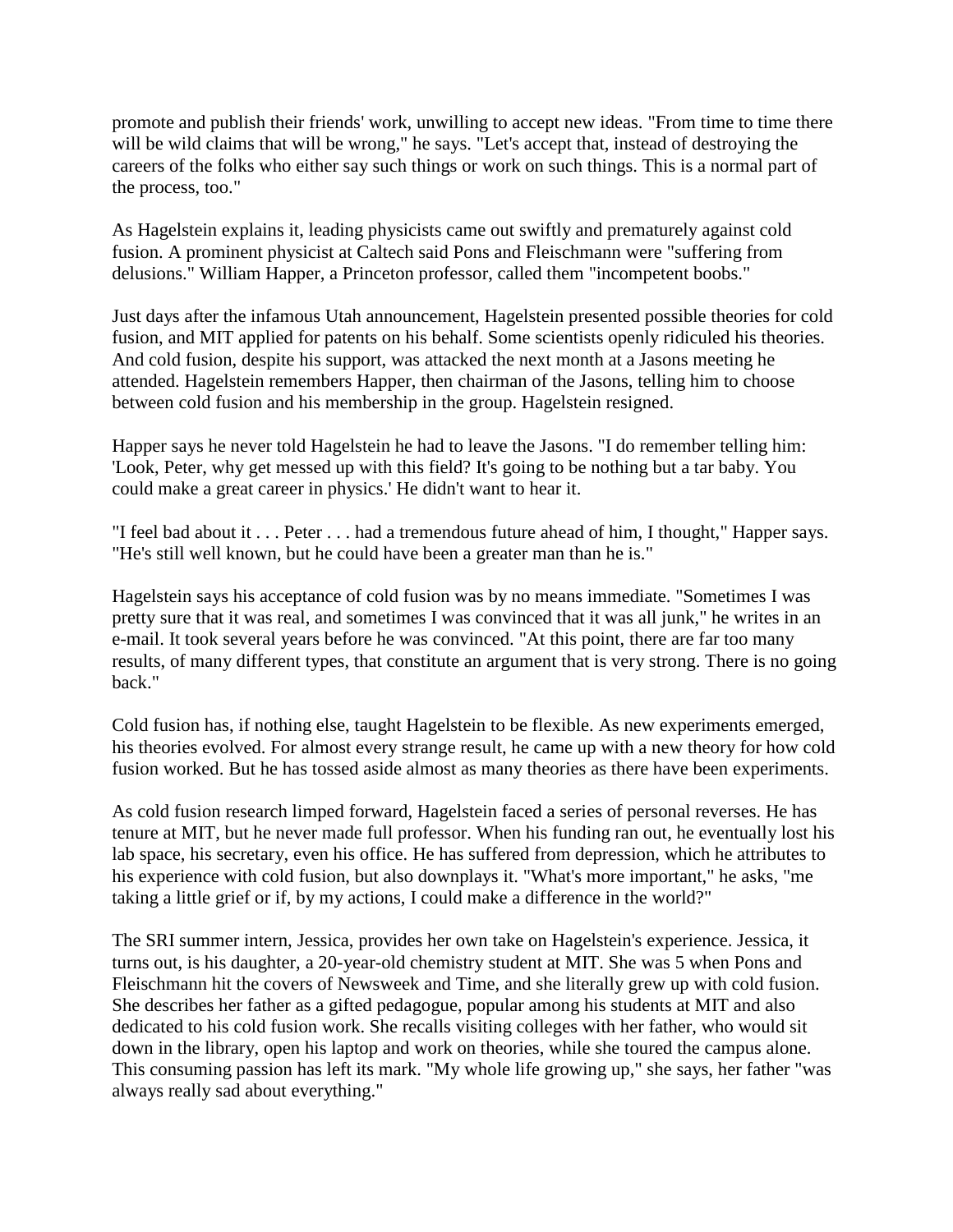Hagelstein today remains the best-known name in the cold fusion community. And that's why in April 2003, he wrote directly to Energy Secretary Spencer Abraham to request a new review. By November, the DOE had decided to do it, agreeing that after 15 years it was reasonable to review the progress of work in the field. The August review was limited to a single question, according to McKubre: Is the work surrounding cold fusion legitimate science? A positive answer -- even short of a ringing endorsement -- would finally lift the stigma, McKubre has said. It would also "loosen the purse strings" among potential funders. As of last month, the Department of Energy was saying that the review would be released by the end of the year.

THE OFFICES OF THE AMERICAN PHYSICAL SOCIETY, a bastion of mainstream science, take up a corner of the National Press Building in downtown Washington. Amid the myriad foreign news agencies on the 10th floor, Bob Park, director of APS public information, and enemy of cold fusion, writes his weekly column, "What's New."

Park's office, not unlike his writing, is filled with strange things. Magazines about aliens lie next to physics textbooks, and next to those, books on electromagnetic healing. Park uses his savage wit to ridicule everything from the international space station and missile defense to alien abduction and cold fusion. His weekly column is distributed, by his rough estimate, to 40,000 subscribers.

When the August 2004 issue of Popular Mechanics, the magazine for hobbyists and car enthusiasts, ran a cover story claiming cold fusion could allow terrorists to build homemade hydrogen bombs, Park derided the magazine and the science. "A nuke? The cold fusion guys can't brew a cup of tea," the column teased.

Park's reference to tea was a throwback to another cold fusion critic with a humorous edge. Douglas Morrison, a Scottish physicist, was for years the lone critic to attend the annual cold fusion conferences. Every year he would ask the group, "Please can I have a cup of tea?" -- a sardonic way of pointing out that cold fusion had yet to produce even the simplest heating device capable of boiling water. Morrison died in 2001, still without his cup of tea.

Park, on the other hand, does not go to the conferences or read the cold fusion literature -- a waste of time, he says.

When Park considers a wild idea, his blue eyes focus on some faraway horizon, as if wondering: Could space aliens exist, does Bigfoot roam the forests, could cold fusion be real? When he refocuses, the answer is always no. What unites these things, Park contends, is people who wish to believe the world is some other way than what it is.

That, for him, is the essence of cold fusion. "Some of the people who are attached to it are attracted to it because it's under some sort of a cloud," Park says. "I don't want to be unfair to them, but I think that's part of what's going on in their own mind." Another problem, he says, is that the people involved aren't that good. "It gets a lot of people that are marginal," Park says. "There aren't any scientists that are deeply involved in this that I would rank among the upper echelon. . . That's going to sound awful to you, but what the heck."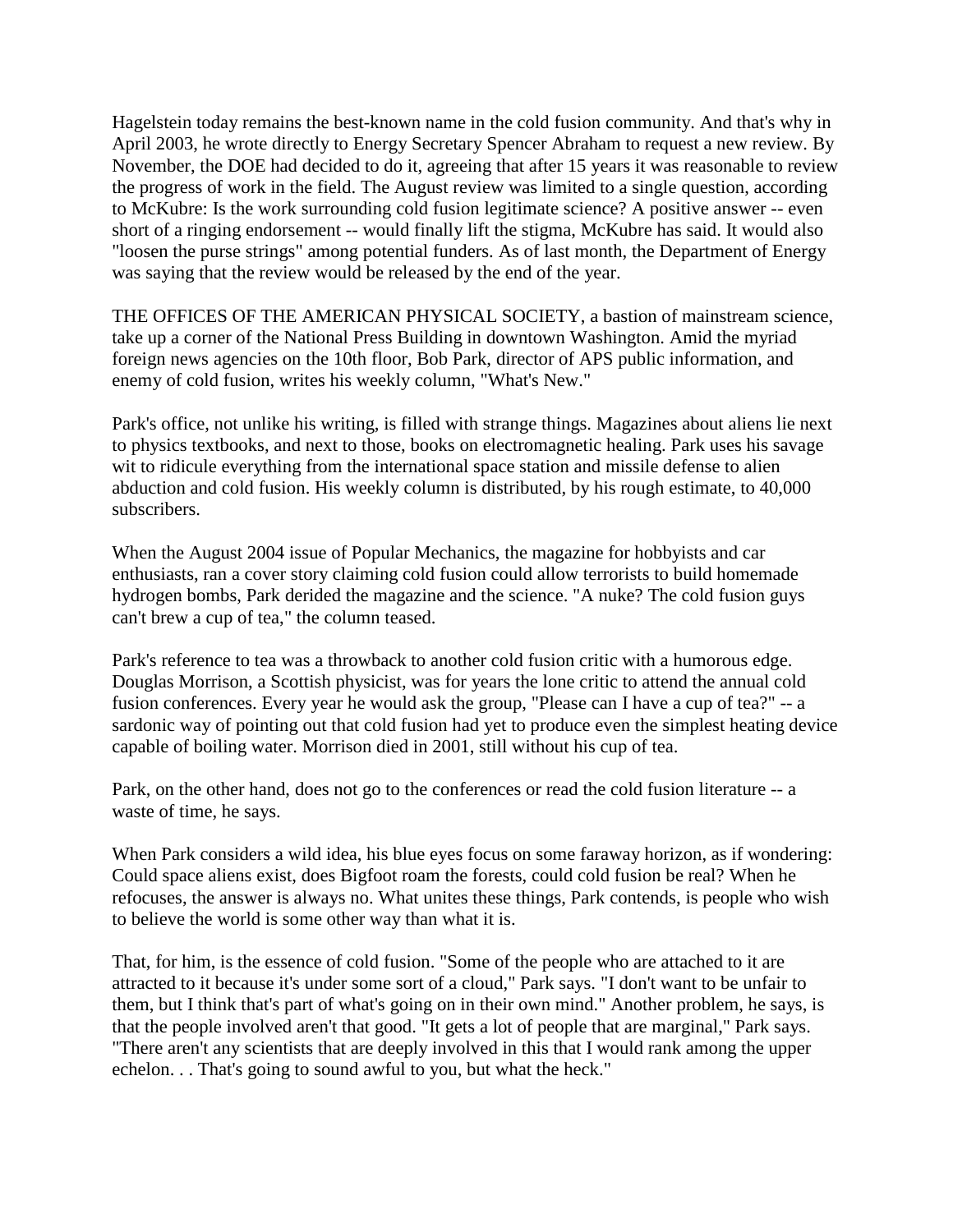Park corresponds with some cold fusion supporters, including Scott Chubb, a physicist at the Naval Research Laboratory in Washington. Chubb calls Park "a good friend." Park calls Chubb "competent."

Park says Hagelstein is an "unusual case," but points to the connection to Teller, who made positive statements about cold fusion early on. "When the master says it's right, it must just be a matter of showing it."

And some cold fusion advocates, says Park, are flat-out crazy, undermining whatever respect the field may have.

But he did not oppose the DOE review. "I would say they're reviewing it because these guys are now playing by the rules," Park says, citing Chubb and others, who have started to give papers at American Physical Society conferences.

The review might even be a good thing, he suggests. "Maybe there is something there, some funny reaction going on." Park pauses, staring off for a moment. "If there is, I'll make another prediction. If there is, it may solve some puzzles, but it won't be important."

"Or it may be bad science," he adds.

Most nuclear physicists are even more pessimistic about cold fusion. Richard Garwin, 76, is a fellow emeritus at IBM's Watson Research Center and a member of the Jasons. He was on the original DOE review panel, and as a young man did critical design work for Teller's hydrogen bomb. His annoyance with cold fusion is based on visits to various labs. What he finds, in some, are basic mistakes, and in others, the potential for mistakes. "People who can't do a good sophomore experiment are suddenly free to suggest that the discrepancies in their results come from unexplained, basic, earth-shaking, heat-producing phenomena," Garwin gripes in an e-mail about one French lab he visited in 2002.

After a 1993 visit to McKubre's lab, Garwin and a fellow scientist wrote a report to the Pentagon, complimenting SRI on its serious and competent work. While Garwin found no huge blunder in McKubre's experiments, he saw a host of possible problems, ranging from false signals in the equipment to simple measurement errors. Asked to summarize his technical report, Garwin replies with a characteristically brief e-mail: "Did not support any finding of 'excess heat.' "

As for Hagelstein, Garwin says he isn't interested in reviewing the MIT scientist's theories. A smart theorist can explain anything, even mistakes, Garwin says. And why bother? "There is no sense having a theory if there is nothing to explain."

HAGELSTEIN AND MCKUBRE ACKNOWLEDGE THAT COLD FUSION HAS ATTRACTED ITS SHARE OF ODDBALLS. "There are a bunch of people who attend the conferences and have otherwise excellent reputations, who have bought into this so heavily that they've lost their sense of reason or sense of judgment," McKubre says.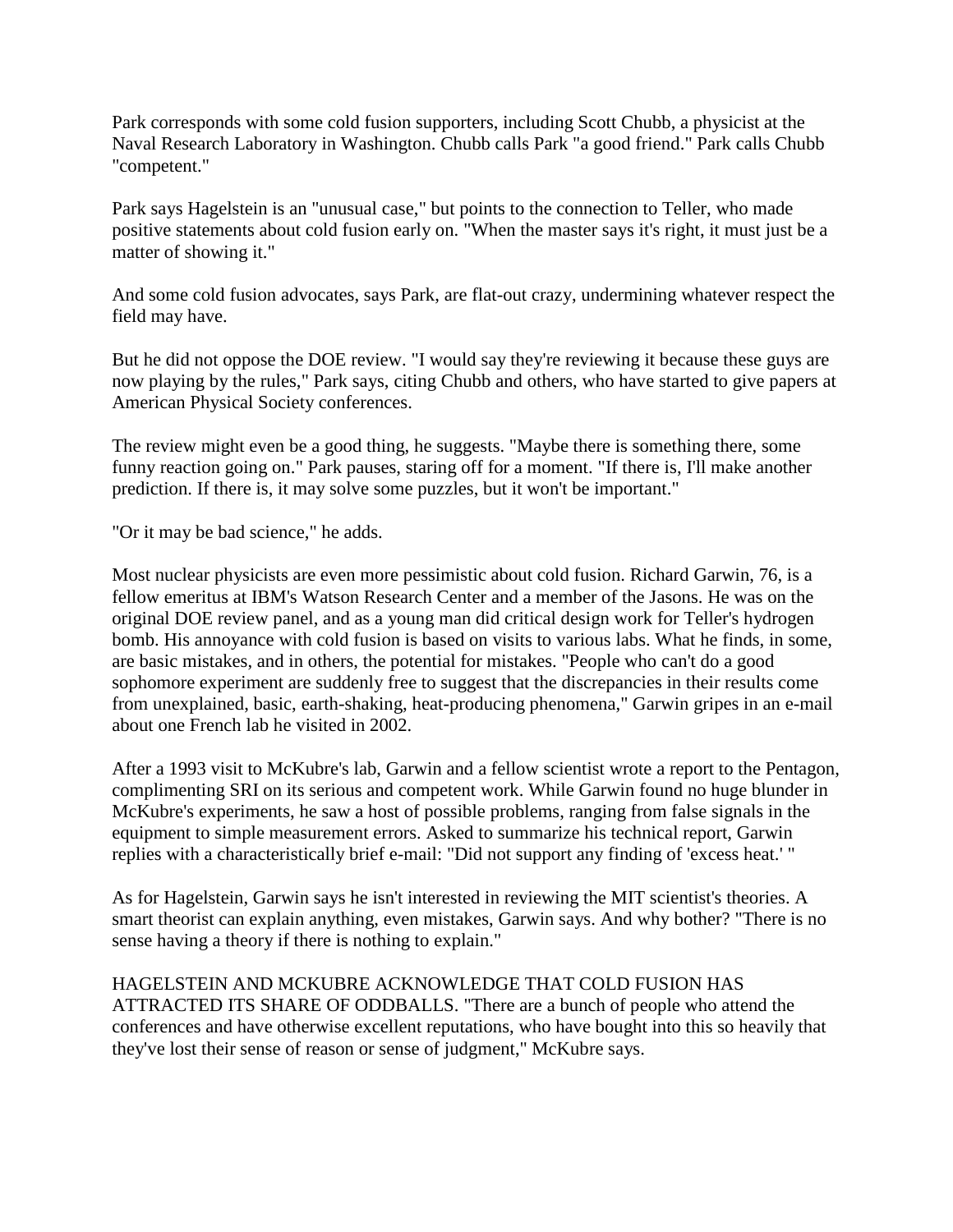McKubre often speaks about a company in Israel, Energetics Technologies, that has received a couple of million dollars a year in private support to research cold fusion and has achieved "startling results," producing much higher levels of power and heat than his own experiments. McKubre has visited the lab. "It's the first clear indication that something practical might come out of all this effort," he says.

But the scientist behind the Israeli group is Irving Dardik, a former surgeon, who secured funding from Sidney Kimmel, the billionaire head of Jones Apparel Group Inc. Dardik's state medical license was revoked by New York in the mid-1990s after several patients testified to a review committee that he had promised to cure them of multiple sclerosis using "waveform therapy." The review committee found that Dardik had charged ailing patients as much \$100,000 for treatment involving little more than exercise and sports watches.

Dardik, according to a patent application he submitted, believes that "all things in the universe are composed of" waves, and that those waves are part of larger waves, in what he calls "superlooping." This "superlooping gives rise to and is matter in motion." He has pursued research tying that theory to treating AIDS, Parkinson's disease and depression. The medical board questioned his use of made-up words such as superlooping and speculated openly about his mental health, describing him as "manic." According to the public records of the proceedings, the board ultimately concluded that he was mentally fit but found him guilty of "fraud and exploitation."

Dardik says the medical establishment was simply intolerant of alternative science. No longer able to practice medicine, he is now applying his waves theory to cold fusion. Dardik would like, at some point, to get his medical license back in New York, but not now, he says; he's too busy with cold fusion. "I don't even have the time."

McKubre and Hagelstein have consulted for Dardik; McKubre has cited Dardik's research to the DOE, now works closely with him and has repeatedly touted the work of Dardik's group.

McKubre seems acutely aware of the strangeness that pervades the field, and he handles challenging questions calmly, seeming at times weary of -- and amused by -- some of his more fervent colleagues. But, in this case, it's easy to wonder if his optimism has gotten the better of him. Although he has acknowledged in an e-mail that "Dardik's ideas must sound mad, and . . . adherence to them is not science based," McKubre has continued to talk up the results of the Israeli research; he argues that the experiments themselves work. Yet endorsing the physics experiments of a medical doctor found to have defrauded sick patients is a serious threat to McKubre's reputation. Asked about Dardik's waveforms, McKubre traces waves along the wall with his hand and begins to talk about Dardik's theories of biological rhythms. He pauses, looking a little embarrassed. He acknowledges that, even to a cold fusion supporter such as himself, the theory requires a certain "leap of faith."

ALONG WITH THE POSSIBILITY OF FINANCIAL AND SCIENTIFIC REWARDS, the DOE review offers cold fusion scientists the hope of one final prize: moral redemption.